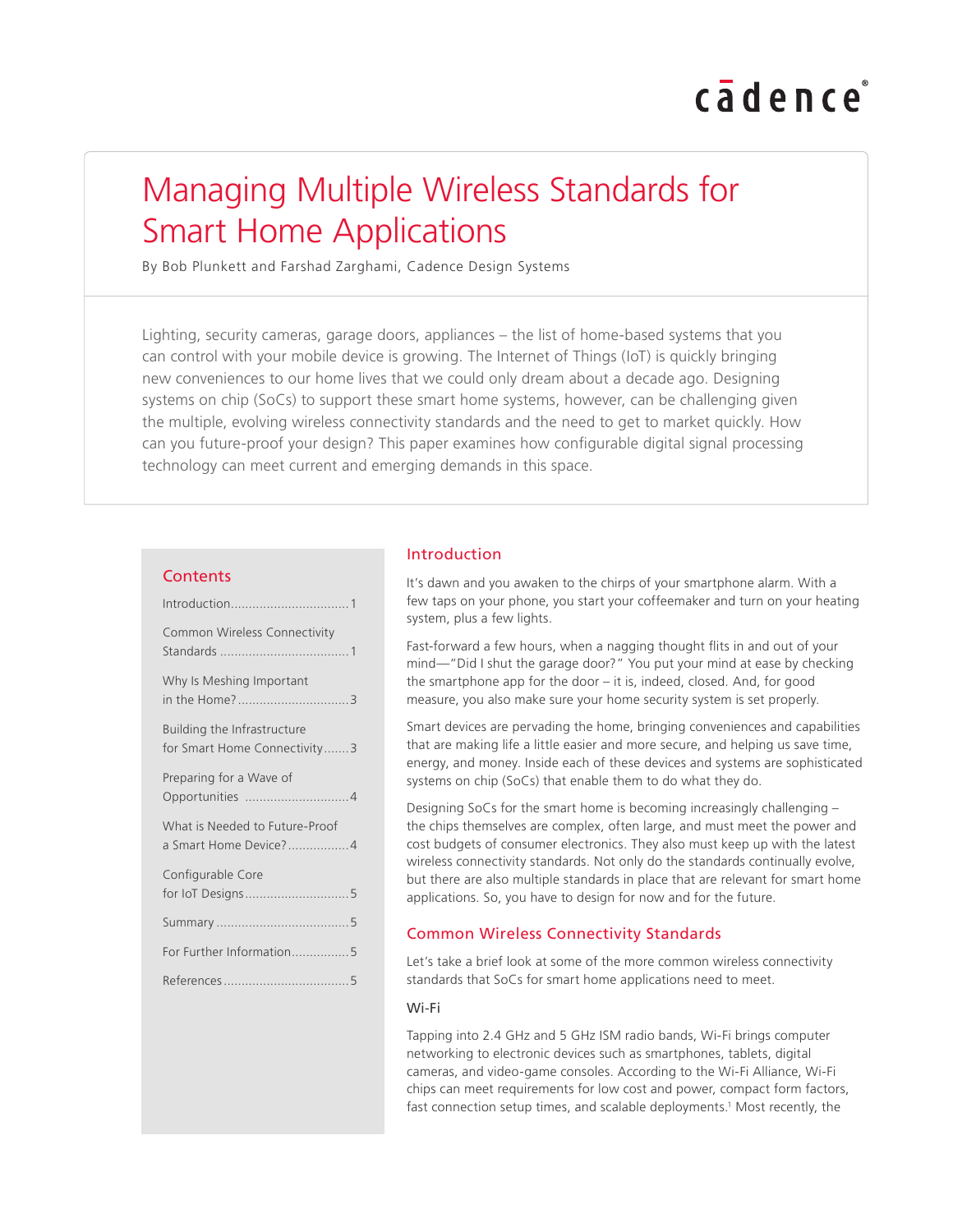IEEE has been developing a new WiFi standard known as 802.11ah. It operates in license-exempt, sub-1GHz bands and attempts to reduce the complexity of implementation as well as extend the range due to the use of lower frequency bands.

There is the question of which Wi-Fi standard—the more established IEEE 802.11n or IEEE 802.11ah—will prevail. IEEE 802.11n<sup>2</sup>, while ubiquitous, is only as effective as the nearest access point. Users with large homes often find that they need more than one access point to adequately provide service throughout the home. Extending coverage to a mailbox at the curb, a driveway monitor, or to a detached garage is typically outside the usable range of an IEEE 802.11n device. IEEE 802.11ah is an ultra-low power version of the standard that provides a longer range and easier connectivity and, as a result, is attractive for IoT applications. However, as a developing standard, IEEE 802.11ah has a long way to go to reach the broad adoption that IEEE 802.11n and its variants have today.

#### ZigBee

The ZigBee specification is for networking and application layers, using the IEEE 802.15.4 standard (2.4GHz or sub-GHz) for MAC and PHY communications protocol. The specification was first standardized in 2003 and is already popular for smart meters. The ZigBee Alliance is pushing the standard for home-based devices, from temperature and lighting systems to security monitors and smoke detectors. According to the Alliance, the ZigBee specification is suited to these systems because of its reliability, interoperability, and low power consumption. However, there remain concerns over addressing and managing the number of ZigBee variations that are available.

#### **Thread**

Launched by Nest and Samsung, Thread is a new low-power wireless mesh standard for the smart home. The protocol supports IPv6 using 6LoWPAN. The idea behind Thread is resolve reliability, security, power, and compatibility issues that often arise when connecting products around the home. Because Thread is built on the 802.15.4 physical layer (which is the basis of ZigBee devices), an OEM can easily update its ZigBee devices to support Thread with a software update. By providing upper layer protocol support including full Internet access via IPv6 and using a mesh topology for robustness and extended range, Thread offers a more complete solution than previous low-power wireless standards.

#### Bluetooth Low Energy

Marketed as Bluetooth Smart, Bluetooth Low Energy is described by Bluetooth Special Interest Group (SIG) as the intelligent, power-friendly version of the wireless technology for point-to-point communications. Bluetooth offers an infrastructure of direct connection from smartphones and tablets, allowing users to control home appliances from their mobile device.

Recently, the Bluetooth SIG put forward a proposal for defining a Bluetooth mesh protocol. A mesh protocol would increase the physical range of devices using the Bluetooth network while potentially reducing the power consumption.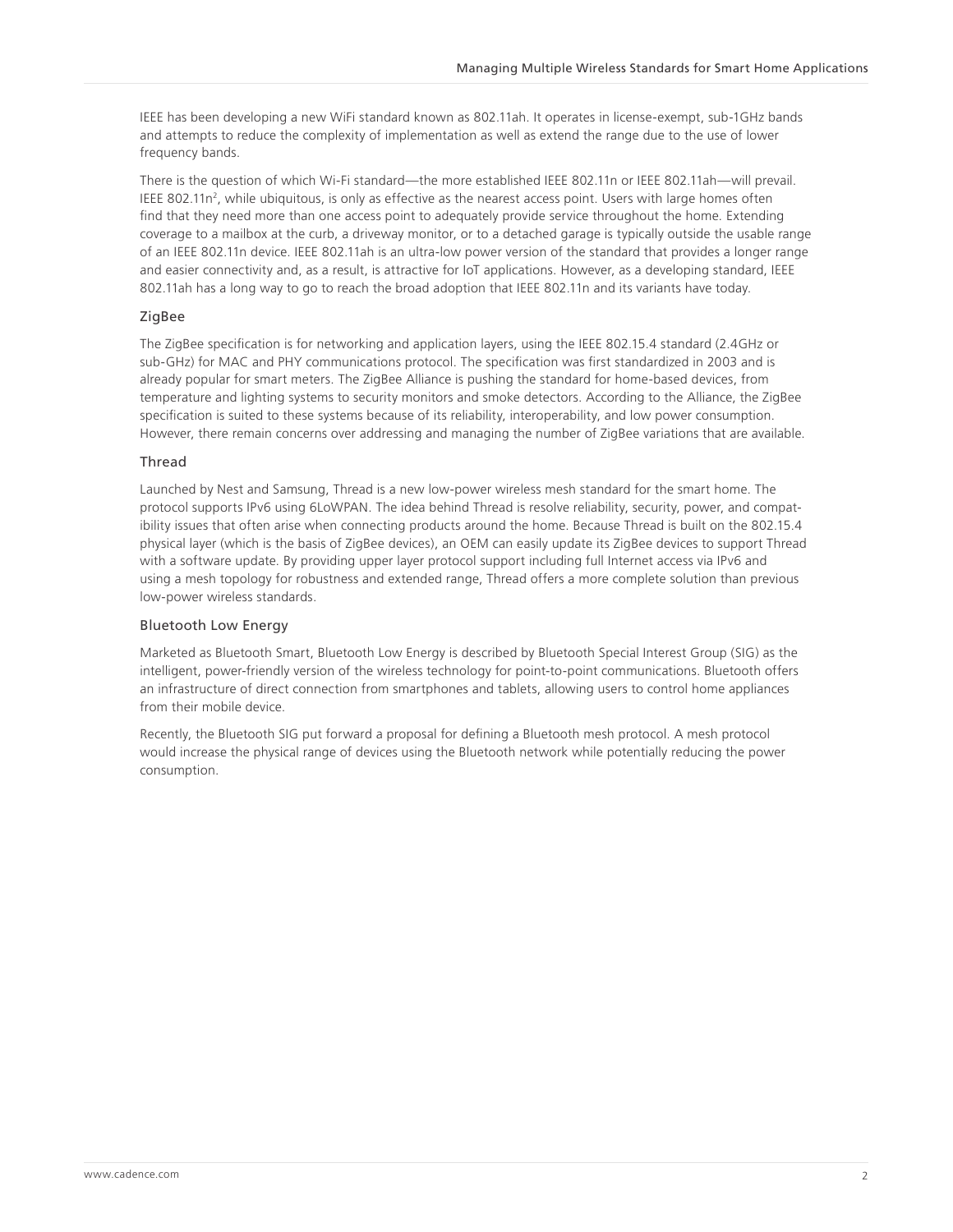#### Why Is Meshing Important in the Home?

A mesh network (as depicted in Figure 1) combined with a simple way to connect new devices into a system makes for a more robust, easier to use network than traditional wireless systems. As mentioned earlier, the coverage issues of a WiFi network, as well as an authentication scheme where you first select a network and then enter a password can be quite problematic on an IoT device that lacks a display and a keyboard and may need to operate off a battery for up to a year. New network identification and authentication schemes, as implemented by systems such as Thread and IEEE 802.11ah, are key to broad user adoption.



*Figure 1: Simplified mesh network*

### Building the Infrastructure for Smart Home Connectivity

What really builds a market and the number of end-node connection points? The answer is: a defined and stable infrastructure. Without this infrastructure, the connection scheme and development platform aren't there. For smart homes, where will the defined infrastructure come from?

Looking at existing connection schemes in the house, the main one is Wi-Fi, largely driven by PCs and handheld devices. Wi-Fi traditionally has a high data rate and consumes power at a level consistent with either wall power or large batteries with frequent recharging intervals. While a "cut down" version of IEEE 802.11n with a single antenna system has the potential to keep power consumption at lower levels and maintain interoperability with existing access points and routers, it does little for the range problem associated with the use of the 2.4 and 5GHz bands.

As mentioned earlier, recently, there has been a push towards a new IEEE802.11 standard just for IoT applications: IEEE 802.11ah, which offers longer range at a lower data rate and power.

ZigBee offers another option for connected devices. ZigBee has found its way into a variety of products such as light bulbs, smart meters, thermostats, and even electric vehicle charging stations. Now we can add Thread, which is being pushed by big market players for mesh connectivity and network authentication.

Muddling the picture further, the proposed Bluetooth mesh protocol may play a role in the smart home, supporting extended-range connectivity for smartphone and tablet users and devices that may need multi-device connectivity.

Bottom line, all of these options add up to an unclear infrastructure for wireless communications in the smart home. If you're a developer of a smart home product, which communication protocol is the right one for your next device?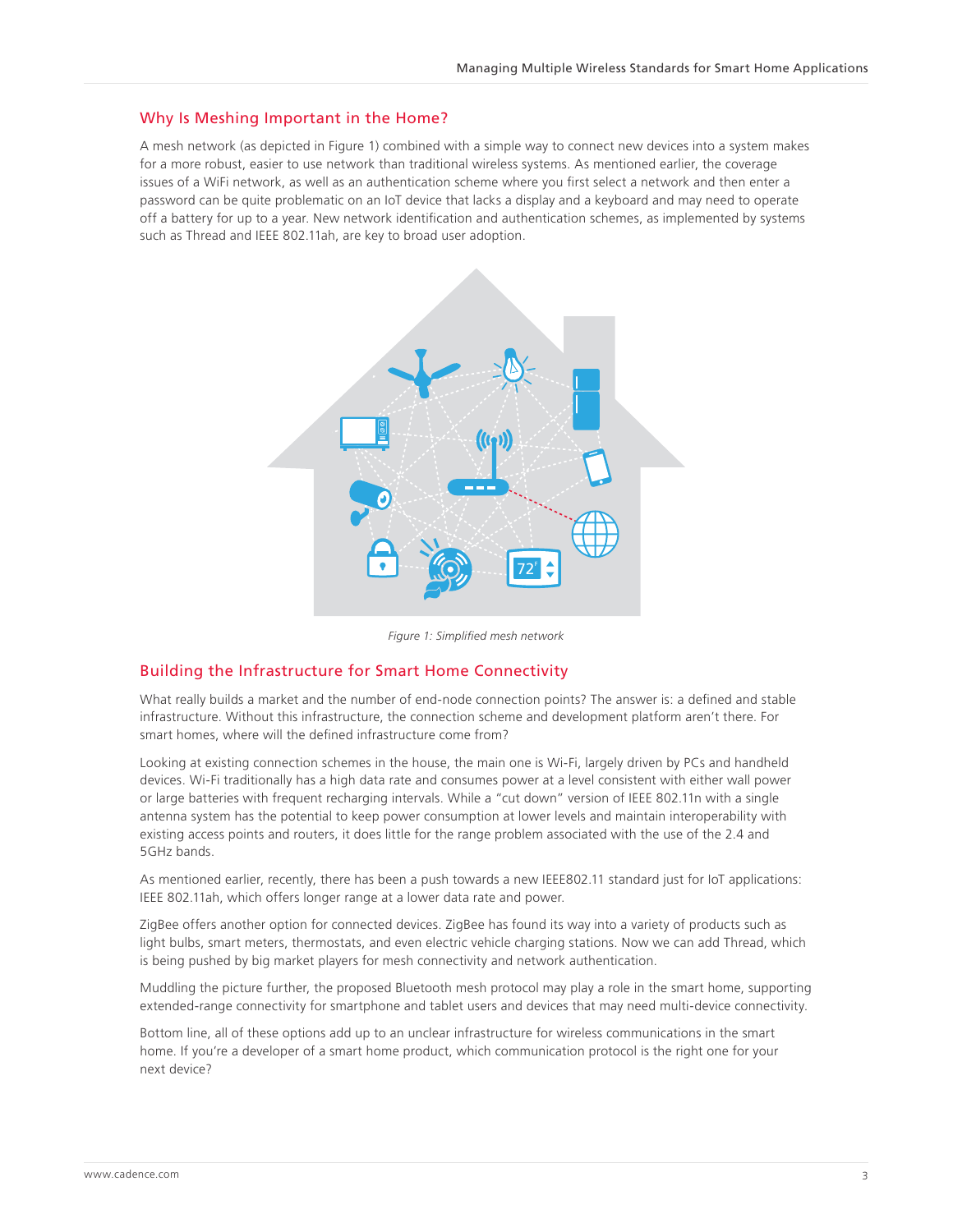# Preparing for a Wave of Opportunities

Indeed, the smart home might be the next frontier in terms of Internet of Things applications. Once the infrastructure and communications standards supporting these types of applications has been solidified, the potential volume of end-node devices could be huge and with this comes big opportunities. SoC companies will want to be ready to capture the opportunities that are expected to emerge.

Appliances and other devices in the home are types that homeowners generally don't change for many years. Smart devices, therefore, should be designed such that they can be upgraded in the field in order to keep them operationally up to date. Most "white goods", such as refrigerators, washers/dryers, and dishwashers, will likely use some form of Wi-Fi connectivity. Power consumption and cost won't be big issues, however, the range issue may drive the adoption of IEEE 802.11ah once router/access points begin to support 802.11ah on to top of 2.5GHz and 5GHz WiFi.

For devices such as light switches, fan controls, and the like, the connectivity scheme is less clear—ZigBee (Thread), Wi-Fi (including IEEE 802.11ah), and Bluetooth are all possibilities. In many cases, some of these devices may need to be compatible with more than one of these wireless standards. Sensors—such as those that measure movement or climate conditions—will likely use a meshing scheme for connectivity. However, sensors that are placed outside of the home may need to connect via a different wireless scheme than a sensor inside the home.

#### What is Needed to Future-Proof a Smart Home Device?

What if you didn't have to choose the standard for which you should develop your design? What if your design could support many standards, even as they evolve? In order to truly future-proof your SoC design and extend its roadmap with differentiated versions, there are a few requirements you'll need to meet.

Programmability is one of the most important requirements. Beyond just the application layer, programmability in the MAC layer, extending into the PHY, will be important for long product lives.

In the PHY and MAC, where complex digital signal processing calculations take place, you'll need to consider:

- Support for the computationally intensive but spectrally efficient OFDM-based waveforms including fast Fourier transform (FFT) processing and MIMO operations
- Computationally intensive forward error correction (FEC), error detection, and RLP schemes such as Viterbi and Turbo decoding
- Efficient packet assembly and disassembly schemes associated with transmitting the minimum amount of information in the smallest channel possible

In upper levels of the design, it will be important to have support for encryption and authentication, such as AES and SHA. Low power consumption for battery and/or coin cell applications is another key consideration. You'll want your device to run at as low a clock frequency as possible while maintaining your performance requirements for the lowest energy consumption. At the same time, some elements of the system design might perform better when operated in a burst mode – waking up on a scheduled interval to perform a task as fast as necessary before going back to sleep in a near total power shutdown mode.

In addition to the communications requirements, a major part of keeping IoT device costs down is the ability to do more with fewer cores. For many applications, the communications may not be that demanding, but the sensor processing can be intense. Or, the sensor processing might be light but the security requirements high, or the device may need to access a network such as WiFi that needs to support low-latency, high-throughput communications.

Being able to scale your platform to meets the needs of a variety of different application and communication requirements is a key element in technology selection.